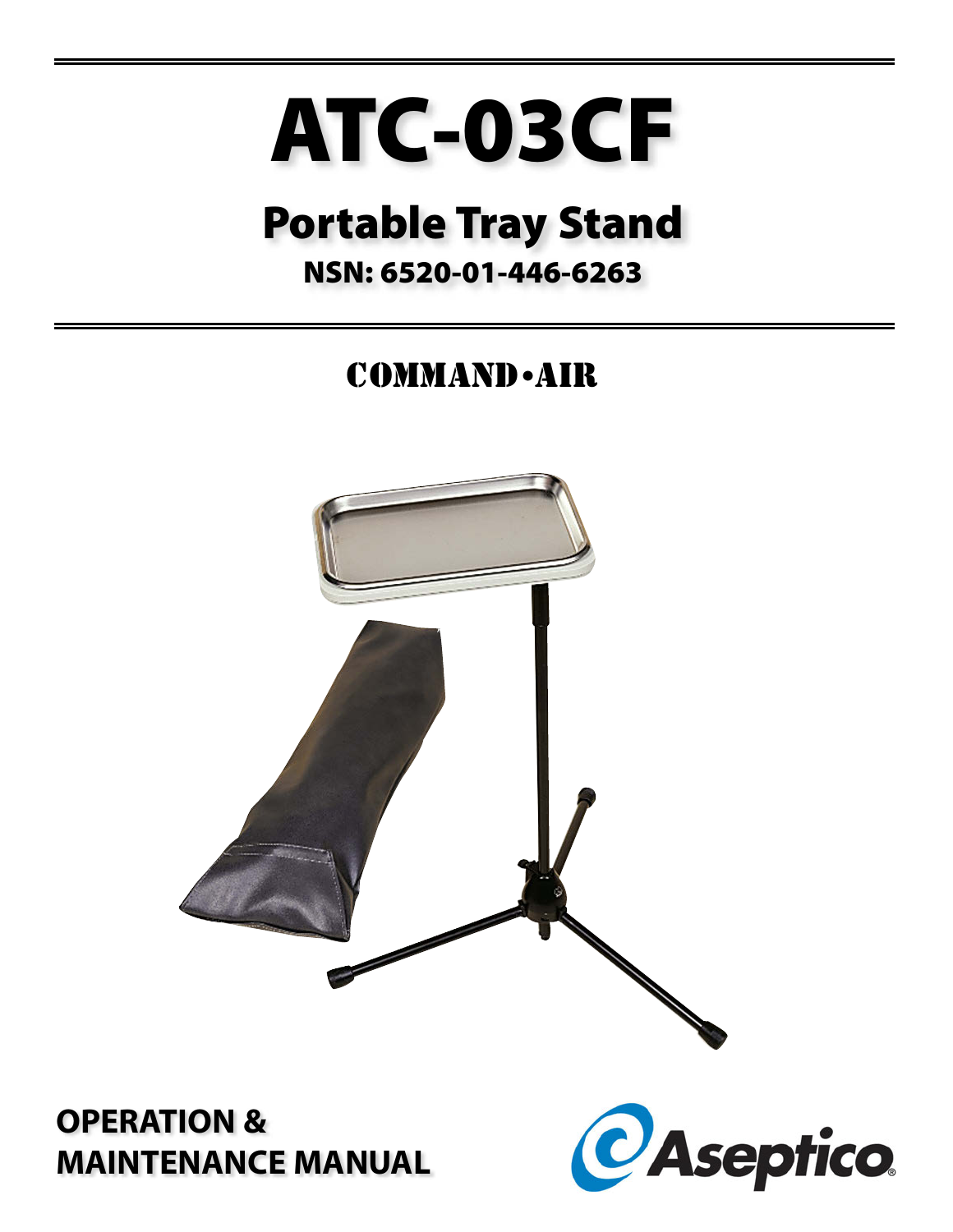#### **TABLE OF CONTENTS**

#### **TABLE OF ILLUSTRATIONS**

|--|--|--|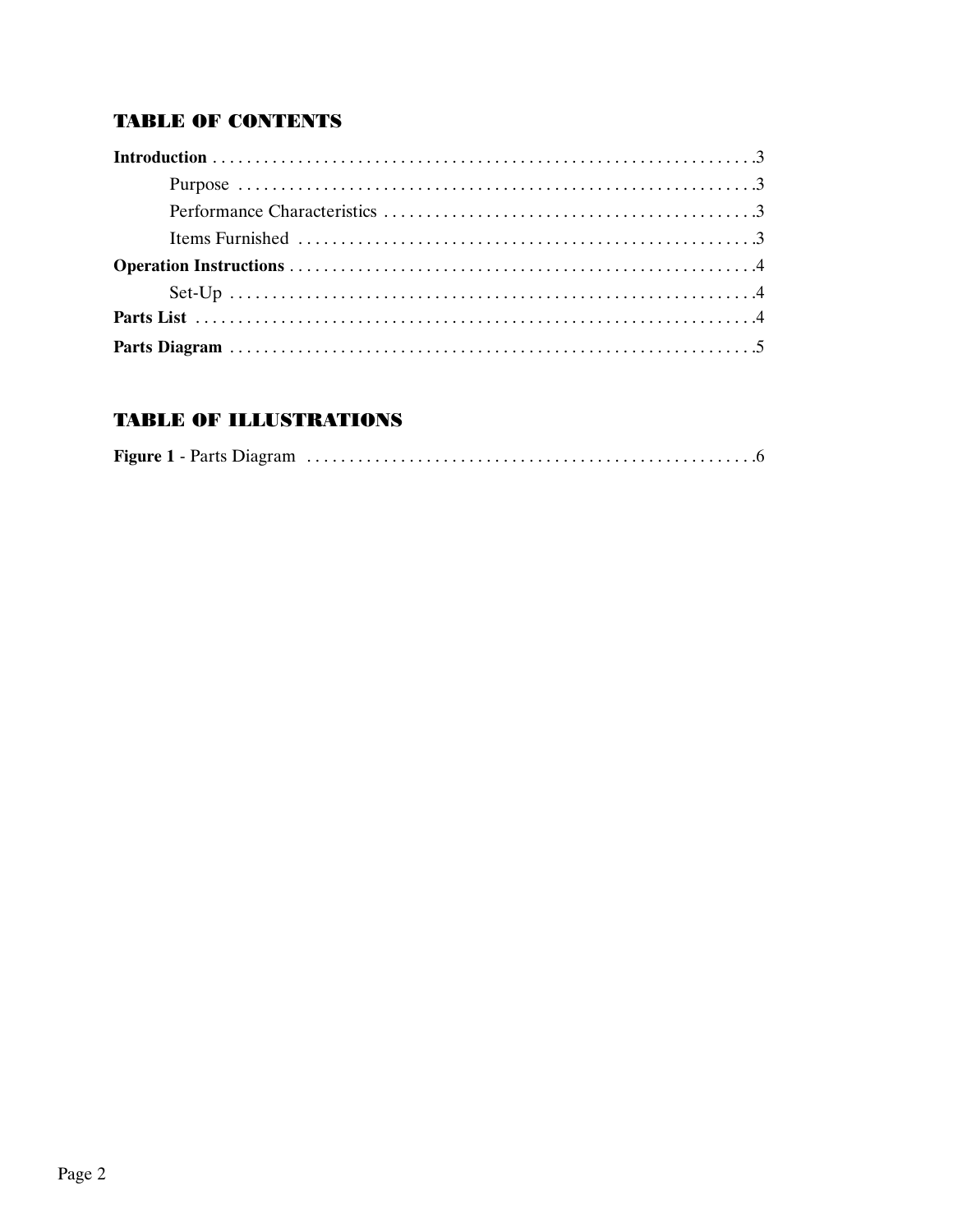#### PURPOSE:

The Aseptico ATC-03CF Command Air Portable Tray Stand is a lightweight, heavy-duty field system that includes a standard instrument tray with a tripod stand. This tray stand is highly portable and will fit in the mil-spec hard shell case included with the ADC-01CS Command Air Portable Dental Chair for easy deployment.

#### PERFORMANCE CHARACTERISTICS:

#### **Tray and Molded Support:**

Size: 14" x 9.75" Weight without carrying case: 2.4 lbs Weight with carrying case: 2.85 lbs **Tripod Stand:** Size (folded): 26" x 4" x 3.5"

Size (open):  $25$ " x  $25$ " x  $29$ " to  $57$ " (Height adjustable) Weight without carrying case: 5.25 lbs. Weight with carrying case: 5.65 lbs.

#### ITEMS FURNISHED

One (1) AA-50 Tray and Molded Support

- One (1) Tripod stand
- One (1) Soft padded tray carrying case
- One (1) Soft padded tripod stand carrying case
- One (1) Operation and Maintenance Manual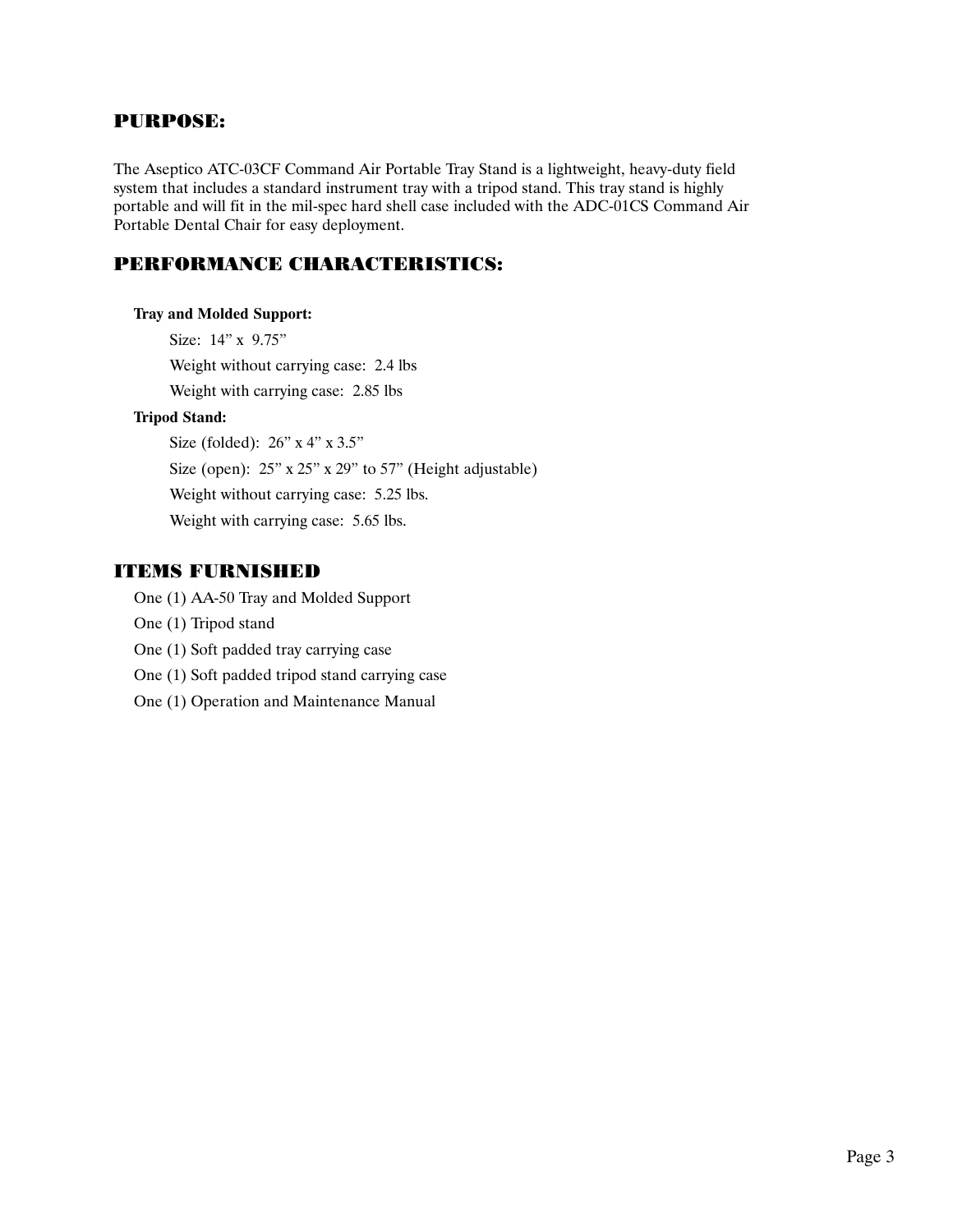#### SET-UP:

- 1. Remove tray & stand from carrying cases. Unfold tripod legs, slide to the base of the center column, and secure with thumbscrew. Set on floor.
- 2. Line-up mounting holes on the far end of the molded tray support with the mounting block and thumbscrews on the telescoping center column. Tighten thumb-screws to secure molded tray support to center column.
- 3. Place stainless steel tray on top of molded tray support. Turn telescoping center column adjustment counterclockwise to loosen, set column to desired height, then turn clockwise to secure.

|                         | Item                        | Part Number | Quantity |
|-------------------------|-----------------------------|-------------|----------|
|                         | <b>Stainless Steel Tray</b> | $AA-50$     |          |
| $\overline{\mathbf{2}}$ | <b>Molded Tray Support</b>  | 460104      |          |
| $\mathbf{3}$            | <b>Mounting Block</b>       | 460692-08   |          |
| 4                       | Thumbscrews                 | 510372      | 2        |
| $\overline{\mathbf{5}}$ | Telescoping Tripod Stand    | 730252-08   |          |
| 6                       | Center Column Adjustment    |             |          |
|                         | Thumbscrew                  |             |          |
| Not Shown               | Storage Pouch, Tray         | 460796      |          |
| Not Shown               | Storage Pouch, Tripod Stand | 460797      |          |

#### PARTS LIST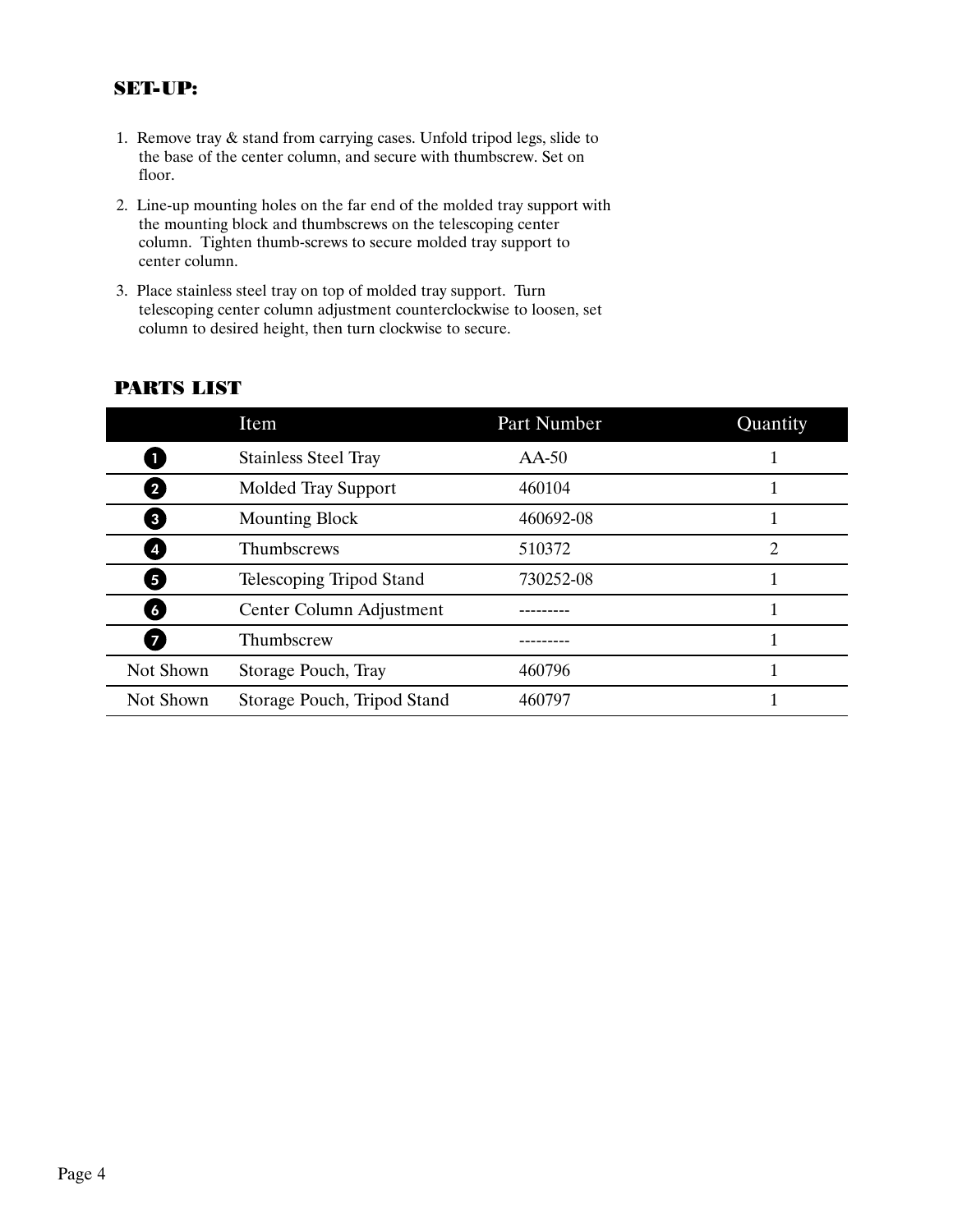

*Figure 1 - Parts Diagram*